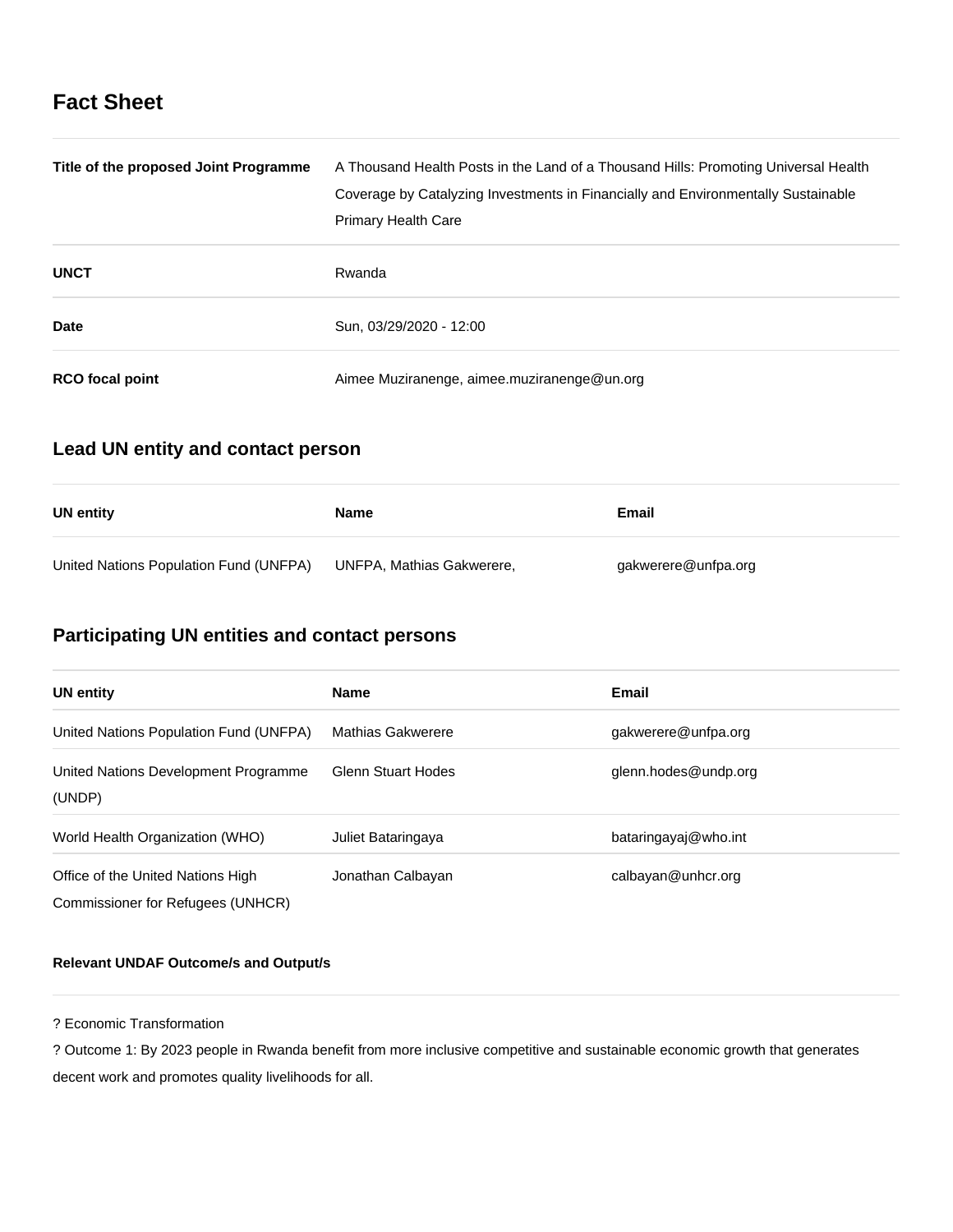? Outcome 2: By 2023 Rwandan Institutions and communities are more equitably productively and sustainably managing natural resources and addressing climate change and natural disasters.

? Social Transformation

? Outcome 3: By 2023 people in Rwanda particularly the most vulnerable enjoy in- creased and equitable access to quality education, health, nutrition and WASH services.

? Outcome 4: By 2023 people in Rwanda particularly the most vulnerable have increased resilience to both natural and man-made shocks and enjoy a life free from all forms of violence and discrimination.

? Transformational Governance

? Outcome 5: By 2023 people in Rwanda benefit from enhanced gender equality, justice, human rights, peace and security.

? Outcome 6: By 2023 people in Rwanda participate more actively in democratic and development processes and benefit from

transparent and accountable public and private sector institutions that develop evidence based policies and deliver quality services.

#### **Relevant objective/s from national strategic document/s**

National Strategy for Transformation (NST-1)- all targets until 2024, KPIs refer to established GoR M&E framework

Pillar: Economic Transformation

Priority 1: Create 1,500,000 (over 214,000 annually) decent and productive jobs for economic development.

KPI #3

Priority 5: Increased innovative financing including higher value of payments and transactions done electronically KPI #12

Priority 7: Sustainable Management of Natural Resources and Environment to Transition Rwanda towards a green economy Pillar: Social Transformation

Priority 3: Enhanced access to basic infrastructure for health facilities KPI #20b

Priority 3: Enhancing demographic dividend through ensuring access to quality health for all KPI #22

Promote Resilience to Shocks and Graduation from Poverty and Extreme Poverty KPI #16

Pillar: Transformational Governance

Priority 1: Strengthen and promote gender equality and ensure equal opportunities for all Rwandans by fostering the culture of solidarity

and support to vulnerable groups to be achieved through mainstreaming across sectors, strategies and local investments.

Priority 5: Strengthen capacity, service delivery and accountability of public institutions KPI #32

Health Sector Strategic Plan IV, Health Financing Sustainability Policy and Strategic Plan - all targets until 2024

1. Strengthen health systems building blocks (policies, resources and management)

2. Strengthen all levels of service delivery (organise services effectively at all levels, referrals)

3. Ensure effective governance of the sector: strengthen decentralization, partnership, private sector coordination and strengthened health security

4. Government to engage with the private sector in order to increase investment in health and implement innovative health financing strategies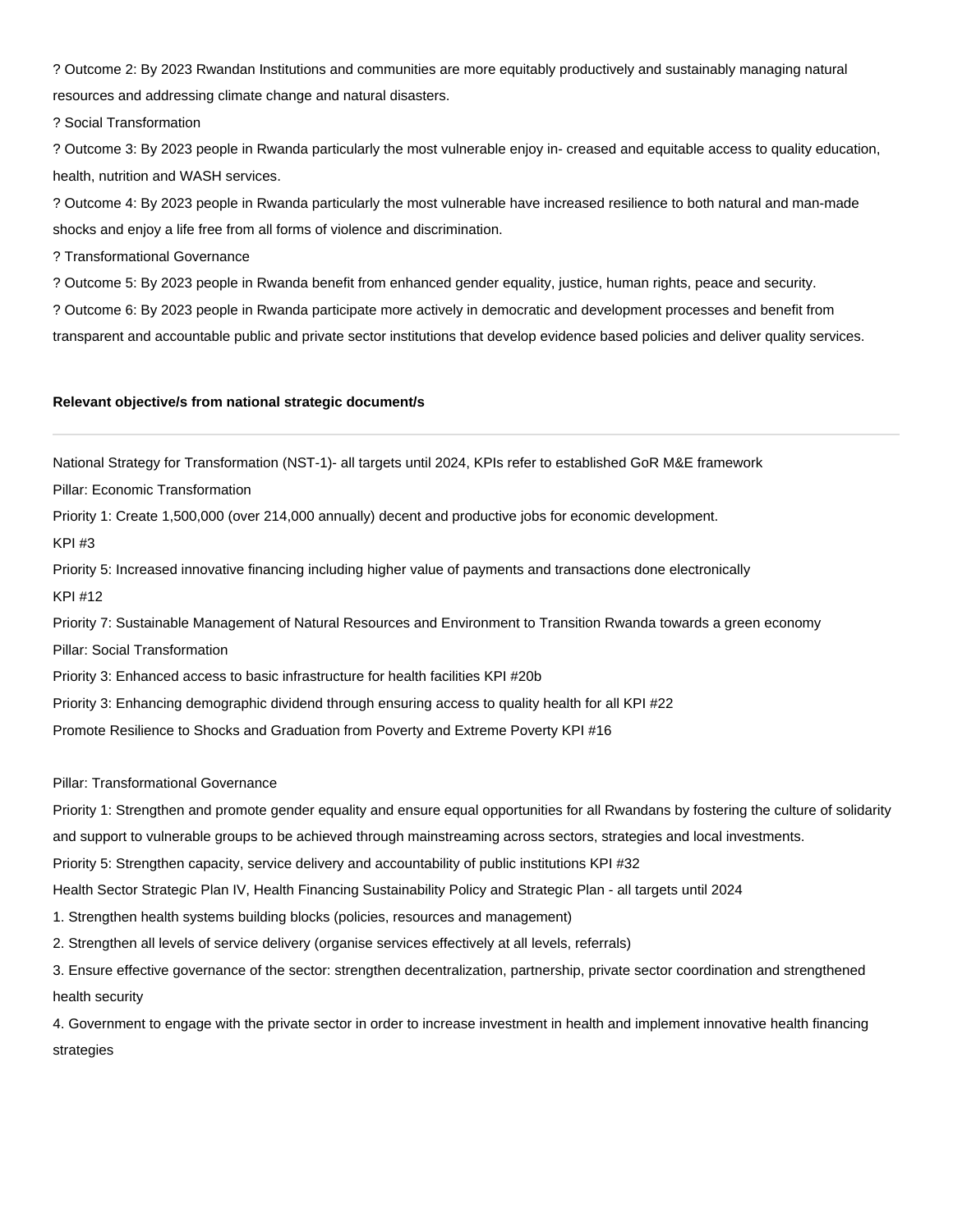5. Electricity and Kerosene costs will be reduced through a switch to solar

National Energy Policy, Energy Sector Strategic Plan & Electrification Plan- all targets until 2024

? These documents set the broad parameters for sector development and affirm that all health facilities shall be considered productive end-users and social infrastructure, and thus prioritized for electrification access.

? GoR planning targets 100% access of health facilities to electricity. Health Posts are category 5 social end-users in planning models.

### **SDG targets on which the progress will be accelerated (includes targets from a range of SDGs and development pillars)**

| <b>Goal 1: End Poverty</b>                             |      |  |
|--------------------------------------------------------|------|--|
| Goal 2: Zero Hunger                                    |      |  |
| Goal 3: Good Health and Well-Being                     | 3.3  |  |
|                                                        | 3.8  |  |
|                                                        | 3.c  |  |
| <b>Goal 4: Quality Education</b>                       |      |  |
| <b>Goal 5: Gender Equality</b>                         | 5.6  |  |
| <b>Goal 6: Clean Water and Sanitation</b>              |      |  |
| <b>Goal 7: Affordable and Clean Energy</b>             | 7.1  |  |
| <b>Goal 8: Decent Work and Economic Growth</b>         | 8.5  |  |
| Goal 9: Industry, Innovation and Infrastructure        |      |  |
| <b>Goal 10: Reduced Inequalities</b>                   |      |  |
| <b>Goal 11: Sustainable Cities and Communities</b>     |      |  |
| <b>Goal 12: Responsible Production and Consumption</b> |      |  |
| <b>Goal 13: Climate Action</b>                         | 13.2 |  |
| Goal 14: Life Below Water                              |      |  |
| Goal 15: Life On Land                                  |      |  |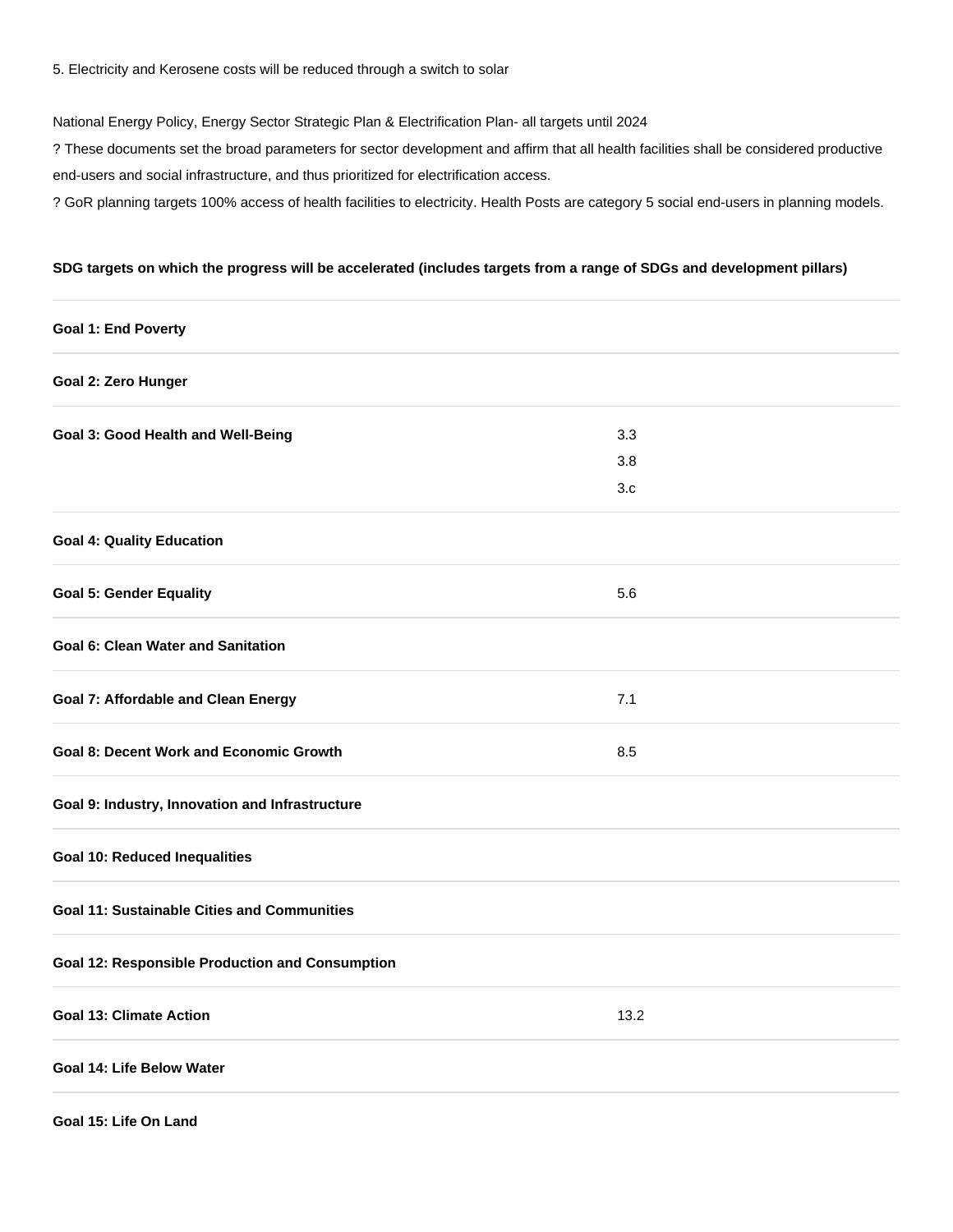**Goal 17: Partnerships for the Goals** 17.17

# **Self-Assessment**

| The proposal reflects the integrated nature of the SDGs                                                                                                                                                                                                                                                                                                                                                                        | Yes |
|--------------------------------------------------------------------------------------------------------------------------------------------------------------------------------------------------------------------------------------------------------------------------------------------------------------------------------------------------------------------------------------------------------------------------------|-----|
| The proposal is based on an inter-agency approach (two or more UN entities<br>involved), with RC coordinating Joint Programme preparation and implementation                                                                                                                                                                                                                                                                   | Yes |
| The proposed results are part of the UNDAF and aligned with national SDG<br>priorities                                                                                                                                                                                                                                                                                                                                         | Yes |
| The proposed Joint Programme will be led by government and include key national Yes<br>stakeholders                                                                                                                                                                                                                                                                                                                            |     |
| The proposal is based on country level consultations, as explained in the Concept Yes<br>note, and endorsed by the government (the letter of endorsement)                                                                                                                                                                                                                                                                      |     |
| The proposal is based on the standard template for Concept Notes, it is complete,<br>and it includes:                                                                                                                                                                                                                                                                                                                          | Yes |
| • Theory of Change demonstrating contribution to SDG acceleration and<br>transformation to implement the 2030 Agenda and awareness of relevant<br>financial policy efforts at regional or national level,<br>• Results-oriented partnerships, including a strategy to engage and partner<br>with IFIs/MDBs,<br>• "Quick wins" and substantive outcome-level results, and<br>• Initial risk assessment and mitigation measures. |     |
| The proposal is expected to leverage resources for the SDGs at scale                                                                                                                                                                                                                                                                                                                                                           | Yes |

# **Proposal for Joint Programme**

**1. Summary of the Joint Programme**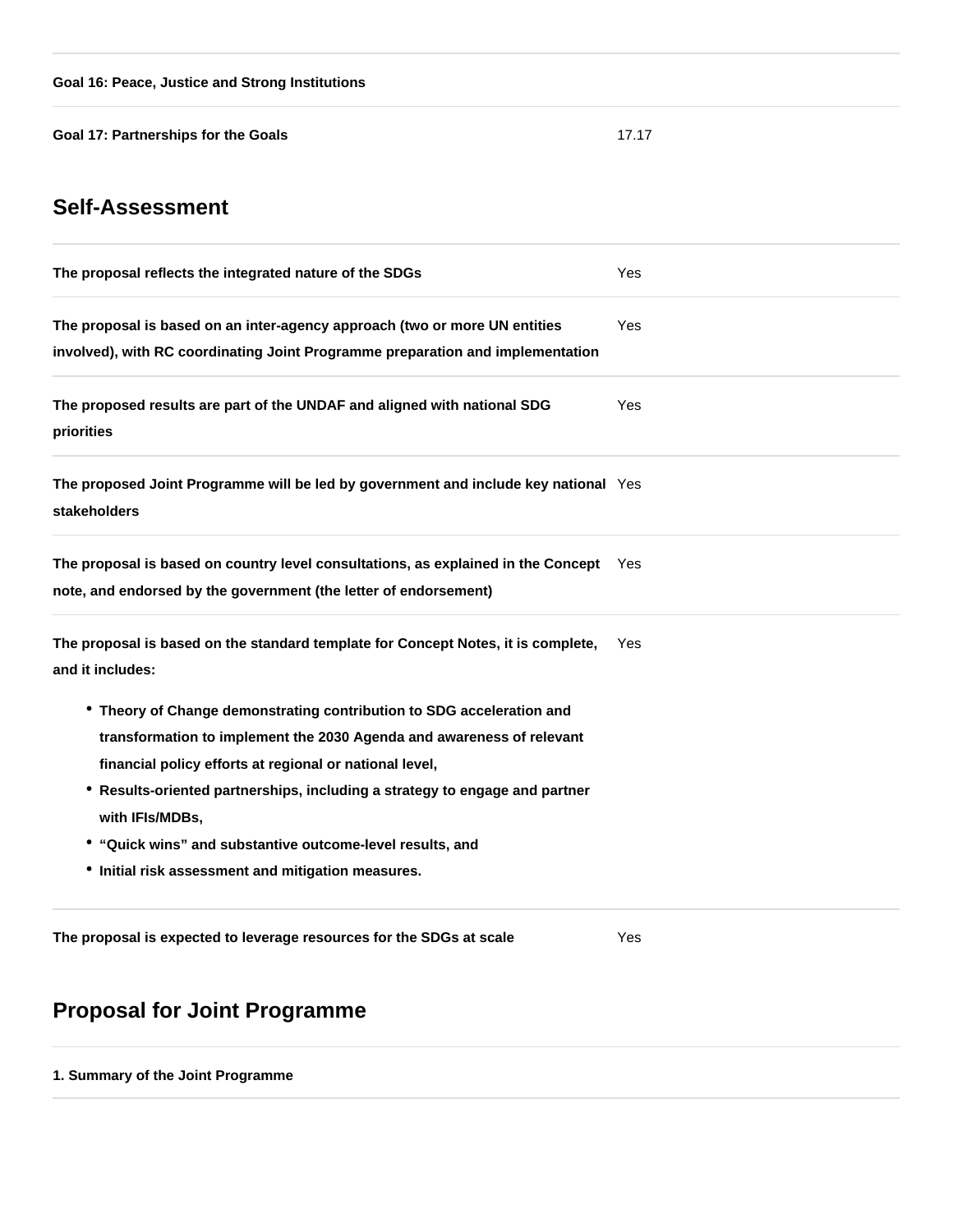The JP supports the Government of Rwanda (GoR) reach its vision for UHC and Universal Energy Access by 2024 by increasing the financial viability and sustainability of rural Health Posts (HPs) and enabling the footprint of this critical social infrastructure to be expanded through an integrated approach that reinforces and scales up partnerships and catalyzes new investment. The JP will benefit 1,000 HPs by demonstrating new financing and technological innovations to both sustain and expand the current footprint, including in refugee camps.

Health is wealth. Despite evidence that investments in health access generates high returns up to 112% public spending in the health sector as a share of GDP is falling. The health system still needs to enhance its financial sustainability: the national public insurance scheme faces challenges to fully cover the increasing cost of health services, while inefficient billing and repayment processes challenge cash flows for private service providers. Domestic resources are insufficient to accelerate progress towards UHC and SDGs , and while new approaches to catalyze private investment in the sector are encouraged, challenges exist due to the long-term nature of payoffs.

The resilience of the system is also challenged by limited geographical access to health services and lack of reliable energy to deliver and expand them. This affects the country's resilience to public health threats such as Coronavirus, Ebola among others. An expanded HP footprint will strengthen GoR efforts to engage communities in the prevention, detection, and response to these threats.

At macro-level, the JP will increase the efficiency of health financing by supporting the use of electronic billing, claiming, payments and interconnectivity of digital platforms used by both the national insurance administrator (RSSB) and the HPs. It will also support GoR to capture the Integrated Financial Management Information System (IFMIS) usage for all HPs. At meso-level, existing mechanisms for PPPs supporting GoR to provide primary health care and rural electrification will be de-risked in partnership with private and development banks. A proof of concept for a receivables financing facility or partial credit guarantee will be realized. It will also cover the transactional costs to enable market placement of the SDG impact bond that can generate growth capital for an existing PPP. At microlevel, operational efficiencies for HPs will be improved through the provision of business development and optimization support. Where appropriate, solar power will be subsidized to reduce cash flow bottlenecks and environmental footprint.

### **2. Thesis and theory of change of the Joint Programme**

To achieve its ambitious targets for UHC, social equity, and clean energy access—key drivers of NST1--Rwanda faces various blockages. Specifically, sustainable service delivery at the lowest level in the health system (HPs) accounting for most illnesses affecting rural communities are constrained by various challenges. The JP demonstrates innovations at three integrated levels to address these, resulting in a scaled up footprint by catalyzing investment and improving financial and environmental sustainability. Macro-level: Health system strengthening

The sustainability of HPs is intrinsically linked to the national insurance scheme because client co-payments have a low monetary value. Delays in billing and repayment from the administrator create cash flow bottlenecks for private nurses and contribute to loan defaults. Ebilling/claiming systems and digital innovations can reduce these as well as fraud. The roll-out of IFMIS in all HPs will track government co-funding and improve results monitoring for accountable delivery. By establishing and enforcing accreditation systems, uneven quality of care and attractiveness of PPP HPs will be enhanced.

Meso-level: Innovative financing mechanisms for integrated SDG investment: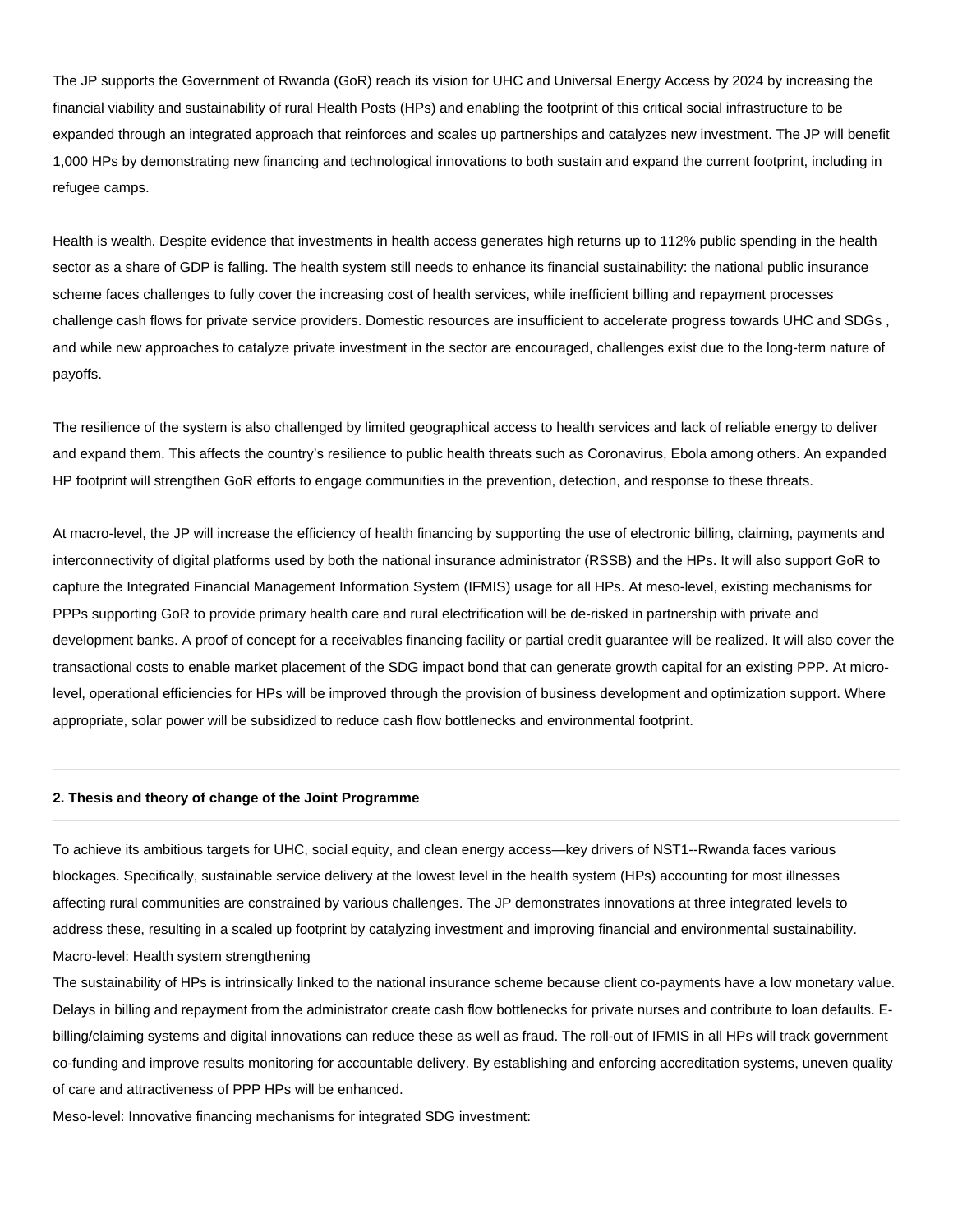Through blended financing approaches, existing (yet limited) private financing and scarce philanthropic funds could be leveraged more effectively. By integrating investments in expanding health and energy access through a coordinated programme, GoR targets can be reached more quickly. The JP builds off a solid foundation established through PPPs in place with One Family Health (OFH) and Society for Family Health (SFH). If de-risking mechanisms are put in place, such as a receivables financing facility or a partial credit guarantee, then debt funding provided by banks to existing GoR PPP partners can be sustained and ramped up. By supporting market placement of an SDG impact bond already shown through a feasibility study to be viable, innovative financing mechanisms can be demonstrated that will generate growth capital to expand the private HP network.

#### Micro Level: Support models for financially and environmentally sustainable HPs

Technical and business skills development of private nurse entrepreneurs will support HPs to be on a pathway for sustainability through improved cash flow and operational efficiency. Solarizing around 400 HPs will reduce running costs and increase revenue over time, increasing access to clean energy for critical social services and contributing to improved health outcomes and health-seeking behaviors. An expanded network will bring greenhouse gas reductions and promote climate resilience at grassroots level to address rising burden of disease from climate change.

#### Assumptions:

a) Public financial resources are insufficient to rapidly reach targets to scale up coverage to ensure a fully functional, electrified HP in every cell.

b) Implementing partners have capacity to scale up HPs and continuously provide quality care

c) E-billing/claiming systems results in timely repayment and improves cash flow

d) Government assurance on enforcement of PPP regulation and co-funding commitments

e) Availability of integrated health system with efficient, well-functioning Community-Based Health

Insurance (CBHI) scheme can expand toward UHC

f) Continuous capacity building to strengthen nurses entrepreneurship and business management

g) Increased HPs results in more demand for health services and their financial sustainability.

### **3. What are the expected results of the proposed Joint Programme?**

#### Short-term

? A functioning partnership framework for integrated SDG financing(SDG17)

? Over \$6 million direct cost savings generated to the MoH and RSSB and efficiencies gained from the community-based point of service delivery(SDG3)

? Skills of over 1,000 private nurses enhanced to run profitable HPs, of at least 60% women(SDG5)

? Over 3,000 decent jobs created to support private nurses and supporting staff(SDG8)

#### Mid-term

? Increased access to, and quality of, basic health services and child health in 1,000 communities(SDG3)

? Increased capacity to detect, educate, and service rural communities to help control the spread of epidemics and non-communicable diseases(SDG3)

? Percentage of HPs electrified using clean energy technologies increased at least 25% from baseline(SDG7 & 13)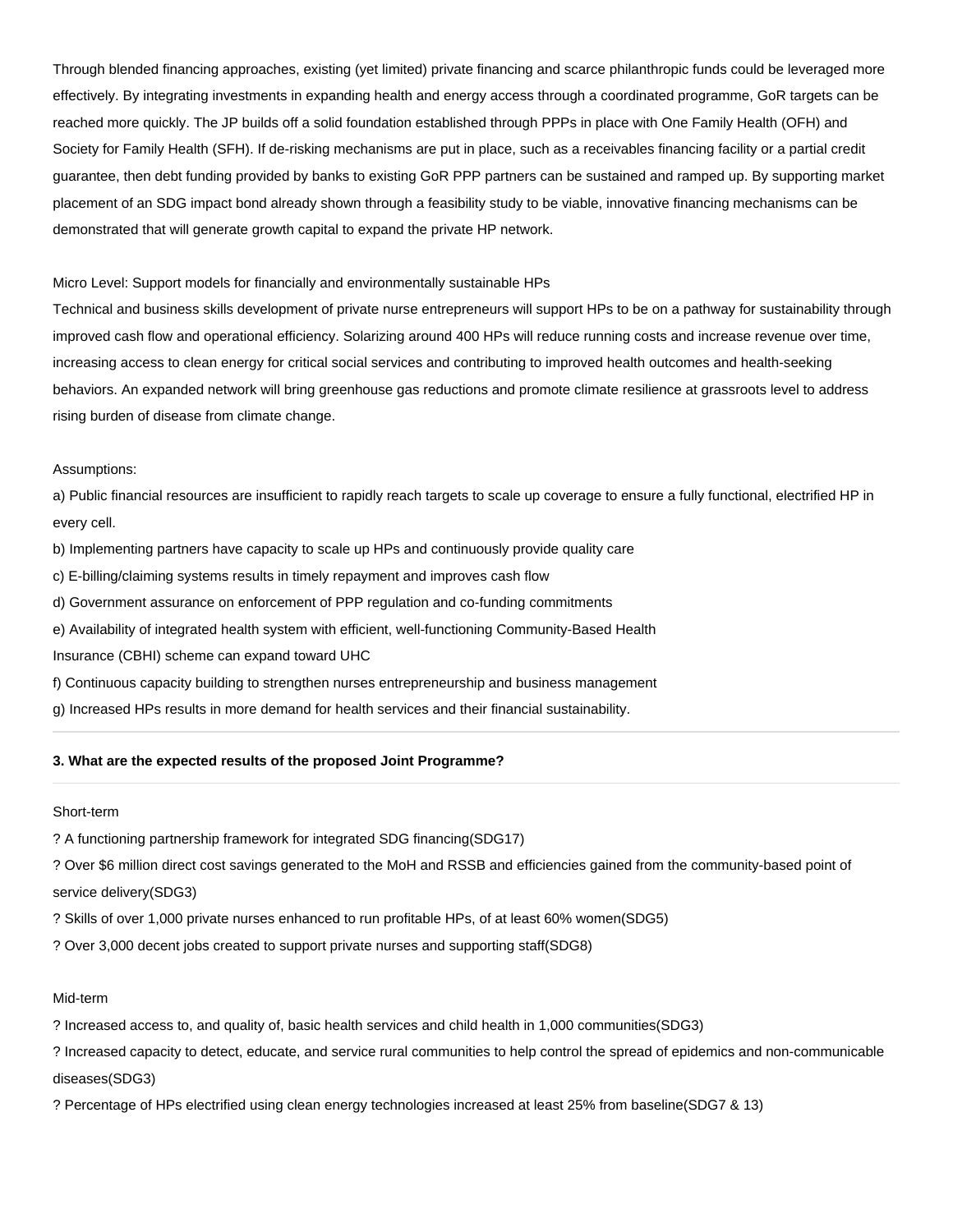? Increased capacity across HP network to use GoR IFMIS, electronic billing and payment systems(SDG3 & 8)

#### Outcome-level:

? Improved maternal mortality and child health outcomes(SDG1&3)

? Resilient societies and accountable public institutions(SDG7&13)

? Enhanced gender equality(SDG5)

? Reduced inequalities(SDG10)

? Increase action to address climate change(SDG13)

? Stronger and resilient health systems(SDG3)

This innovative approach addresses cross-cutting issues such as gender, resilience, environmental sustainability and human rights. Over half of the nurses are women thus the programme will further enhance gender equality and solar panels help to achieve the environmental targets in a sustainable manner. Moreover, HPs will be established in refugee camps to ensure that no one is left behind. Lastly, as we are building on existing partnerships, the approach can be easily scaled-up.

To achieve sustainable results the JP will support an integrated set of interventions. First, the UN will enhance the capacity of GoR and its implementing partners to sustain and scale up HPs run under the PPP model. The second element is the resilient health system. The implementation of e-billing, EMR system and digitization of reimbursement claims would improve financial sustainability. Also, the accreditation system ensures quality of care sustainably and expansion of health posts with capacity to prevent, notify and respond to epidemics will further strengthen the capacity of the country to address epidemics and natural hazards of public health concerns in a sustainable manner. The third factor is the increased operational efficiency. The JP will support them with business development and management skills to empower social entrepreneurs enhancing financial sustainability over time. Through partnerships with private companies accredited by the national electric utility, the JP will expand solarization of HPs to leverage co-investment.

#### **4. Describe the innovative nature of the Joint Programme**

The ways in which the JP is innovative can be summarized as:

? From a financial standpoint, in terms of using financing and de-risking mechanisms not already adopted in the current local banking marketplace, and by attracting new participants and investors.

? In terms of its application to new geographies, by scaling up proven approaches to PPP for HPs to new and remote areas of the country.

? In terms of its use within the UN system, in accordance with UN reform principles by drawing upon the comparative advantage of PUNOs in a cross-sectoral investment programme.

? In terms of creating space for women to not only participate but to lead the implementation of interventions.

The proposed approach will bring several innovations to address gaps in expanding the national footprint of primary HPs and enhancing both access and quality of service delivery. The application of digital technologies by HPs and the insurance administrator is an innovative way to increase efficiency and address cash flow bottlenecks. This is the key barrier to the financial sustainability of HPs as private nurses are constrained by suboptimal patient management and billing systems.

Blended finance approaches remain largely untested in Rwanda, particularly in social sectors, such as health. Since 2018 interest from GoR and development partners has drastically increased. GoR is exploring putting in place a dedicated facility to kickstart such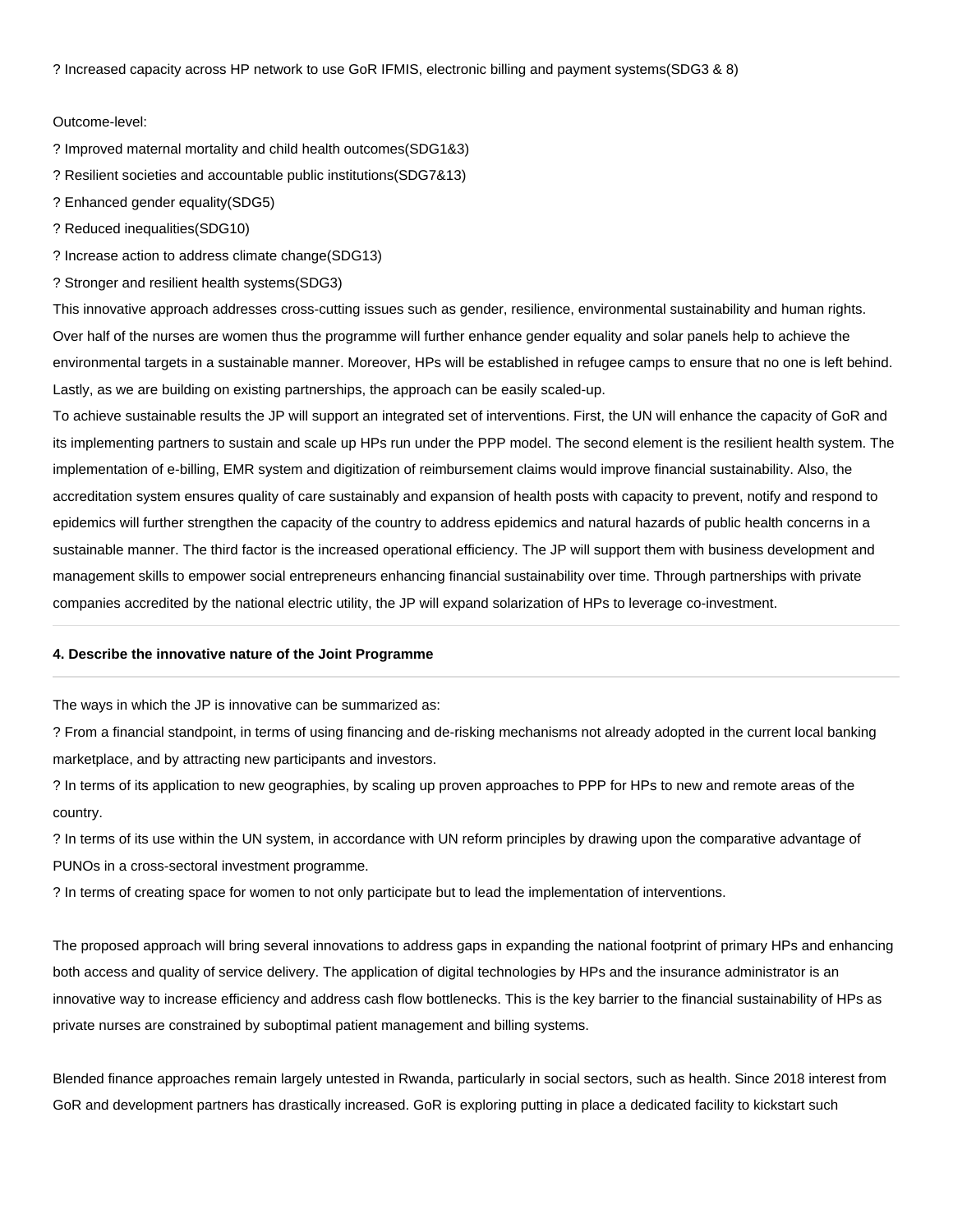initiatives. Demonstrating proof of concept for workable approaches to attract more debt financing for UHC and primary care and pioneering models will thus translate into quick replication in other service delivery areas.

The JP will support catalyzing more private and donor investment, reducing the current high risks faced by franchisees and banks unfamiliar with this space and potentially reduce borrowing costs for low-income social entrepreneurs. As such they will be fully coinvested in realizing better primary care for all Rwandans; provision of improved services will also ensure beneficiaries are more willing to co-invest in their own care.

Solarization of HPs will enable additional private actors and non-traditional investment to be mobilized in the form of PPPs with local energy companies, including those owned by women. The national utility has estimated the opportunity cost of electrifying HPs at \$3,982/unit, implying an average payback period of less than 2 years using solar. Results-based climate finance from a public donor or impact investor from clean energy access and carbon reductions could also be viable with additional feasibility.

#### **5. Expected added value of the UN and the Joint SDG Fund**

In Rwanda, generally, while bilateral donor's investment on single SDG investment is widespread, the government seeks integrated implementation for SDGs domestication in line with national priorities such as NST1. International/Development Financial Institutions could be potential investors to mobilize resources on integrated SDGs. However, their interest focuses on policy-based reform and the modality is not the same with the size of intervention and implementation approach, which the UN provides to empower beneficiaries promptly. It seems that there are no willing stakeholders who are interested in financing proposals unless the bottlenecks are addressed by the UN.

Under the proposed JP, the PUNOs seek to leverage their comparative advantages and provide consolidated support to achieve UHC and expand access to primary care by facilitating a more private sector-led approach to health system strengthening through the innovative financing.

The UN is best placed as it has experience with innovative development financing structures, sustainable procurement, digital solutions, and solarization of health facilities. UN works with blended finance mechanisms under the partnership with MoH and builds a strong partnership with Laerdal Global Health private company to equip the HPs with relevant medical equipment. UN has supported CBHI and the public financing of RSSB extensively. Market placement of an SDG social impact bond that will generate growth capital for an existing PPP will also build on an existing feasibility study funded by the UN and Ministry of Finance and Economic Planning. To promote the Leave No One Behind commitment, the UN plays an important, unique role to advocate and incorporate interventions addressing the needs of vulnerable people such as those living with disabilities and refugees. The UN is recognized as an honest agent who can effectively bring together different stakeholders such as the Government, private partners, NGO and banking sectors under the common agenda.

#### **6. Leadership and implementation of the Joint Programme**

? RCO will provide strategic guidance and facilitate collaboration between PUNOs and GoR.

? UNFPA will coordinate implementation and provide capacity building support to all stakeholders to ensure that the JP results are scalable, replicable and sustainable. On RCO delegation, UNFPA will directly implement M&E and communication.

? UNDP will lead on the implementation of innovative financing instruments and HP solarization. UNDP will support the convening of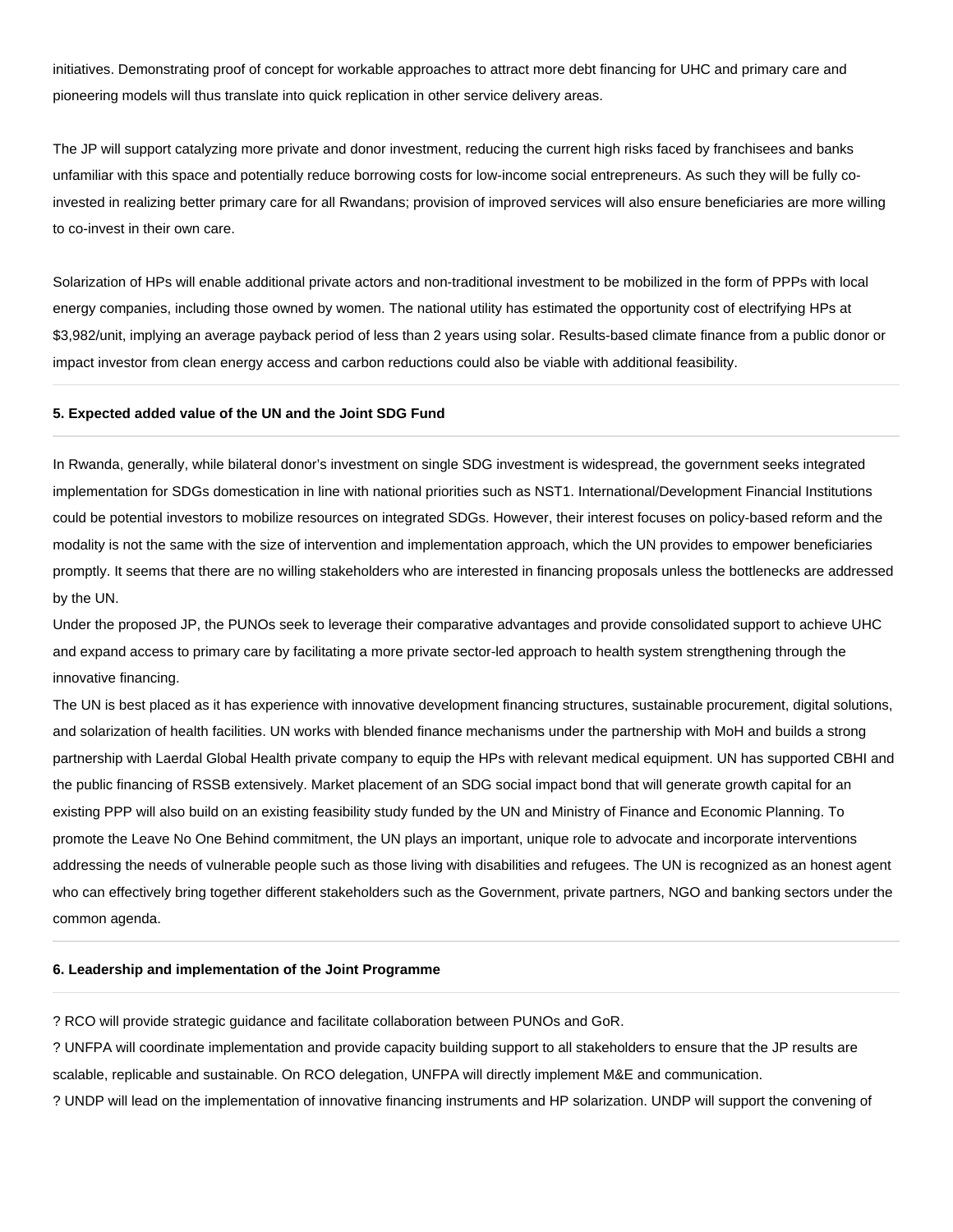private sectors including those already registered under LTA to supply and install solar in HPs. UNDP has a Technical Specialist already advising MINECOFIN.

? WHO will leverage its existing partnership with RSSB, experience on health system strengthening and public financing for health. WHO will provide TA support for improved financial management and accreditation systems for HPs. ? UNHCR will provide TA to ensure inclusion of refugee camps and host communities.

GoR will provide overall coordination through a national steering committee. The Ministry of Local Governance will select suitable locations and coordinate constructions of HPs while the Ministry of Health will take care of operationalization of HPs. The Ministry of Finance and Economic Planning will provide support to enhance the financing model of HP including introduction of receivable fund facilities, partial-guarantee or impact bonds. The Ministry of Emergency Management will ensure the JP includes refugee camps and host communities. The Ministry of Infrastructure will ensure that innovative financing and delivery mechanisms used to increase solarization of HPs meet existing policy and technical standards and will co-invest in up-front costs of connections.

SFH and OFH will coordinate daily operations in HPs and implement capacity building of nurses. Local private banks will continue playing a key role in provision of ongoing concessional debt financing that will be de-risked through a partial credit guarantee or facility to improve cash flow based on insurance repayment receivables from RSSB

#### **7. Expected period of implementation**

The planned period for implementation of the JP is November 2020 to October 2024.

The signing agreement with Implementing Partners, OFH, SFH and private companies will be conducted. It will enable sustainable PPPs to ensure GoR achieves economic and social transformation pillar on National Strategy for Transformation, a high-level national development plan first period of implementation is aligned with the closure of the JP.

The Ministry of Infrastructure will approve selected private solar energy suppliers and confirm the final mechanism to incentivize HPs electrification installed by private partners. The solarized HPs will be aligned to meeting existing targets under the National Electrification Plan and sustainable energy for all (SE4ALL) national action plan.

An agreement will be signed in year 1 with local private banks to de-risk existing credit support to implementation partners of the Ministry of Health. It will align with existing and planned loan agreements for the period of implementation.

The JP would run parallel with the implementation of the Health Sector Strategic Plan and the newly drafted Health Financing Strategic Plan. An agreement with the Ministry of Health and Ministry of Local Governance will be made on both expansion of new HPs and sustaining of existing HPs plans.

#### **8. Cost, co-funding, and co-financing of Joint Programme**

The overall investment programme cost to achieve the anticipated results is estimated at \$35 million. Expected SDG Fund share is \$8.95 million, or about 25 percent of the total. Roughly \$850,000 of the budget is dedicated to strengthening health financing and developing digitization innovations. Roughly \$6.2 million will be dedicated to innovative financing mechanisms to de-risk commercial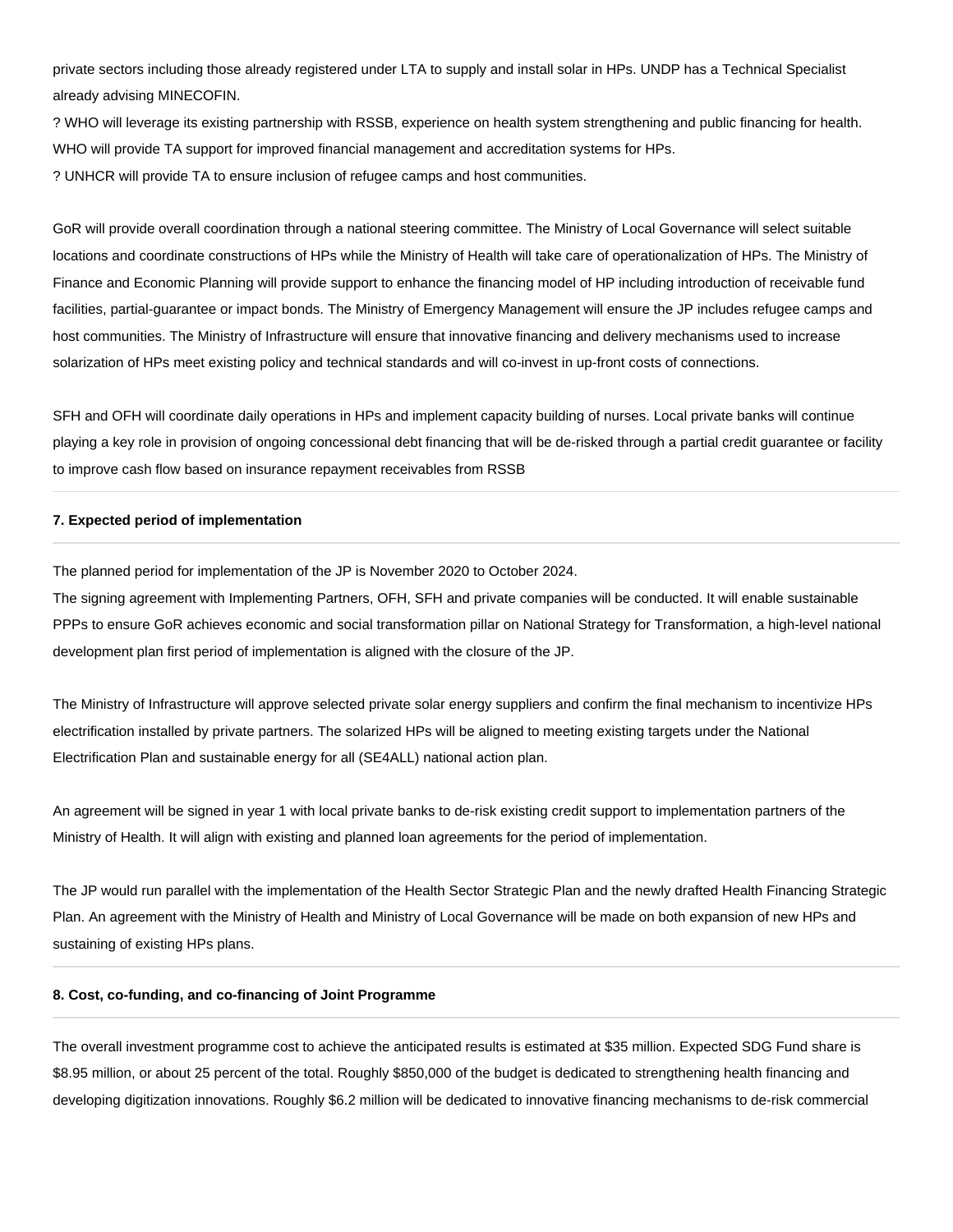lending and private investment in start-up costs for HPs operated by social entrepreneurs, and local renewable energy companies. Roughly \$950,000 will be dedicated to operations optimization and business development support for service providers.

The JP delivers high value for money and UN funding would be highly cost-efficient. First, the JP builds upon existing partnerships between the GoR, UN, local banks, and private companies/CSOs and past UN support to promote blended finance approaches. In this way, early-stage activities can be refined to reach implementation at scale, with minimal startup costs and time. For example, a feasibility study has already shown scaling-up PPPs by OFH are suitable for an impact bond, and could attract new outcomes funders such as the Government of Canada that has set up a call for innovative development finance.

Secondly, the integrated approach would result in large savings to the GoR to reach multiple SDG targets simultaneously, thereby increasing the efficiency of public spending toward the investment program. By sustaining and expanding the national HP footprint and incentivizing their electrification through PPPs, the alternative scenario of fully grant and/or domestic budget-based support is avoided. Estimated savings to MoH on staffing costs alone are estimated at \$2.33 million per annum. Macro-level interventions to enhance health financing and an enabling environment for PPP will also ensure scarce taxpayer resources are devoted to increasing universal insurance coverage.

Third, the majority of SDG Funding will be dedicated to private sector leveraging and operationalizing innovative financing mechanisms. Specifically, these will reinforce and expand existing lending by commercial banks through the provision of additional risk cover. The private funding mechanisms will multiply the private financing leverage of investment already being made by OFH, private banks and private nurses.

In total, roughly \$5 million from PUNOs from existing programmatic and policy advisory work in relevant sectors and thematic areas will co-fund the JP. The investment programme costs also comprise co-funding from USAID of over \$3 million earmarked for funding 72 new rural HPs to be functional in the time period and to strengthen health system financing.

#### **9. Risk assessment**

There are two key elements to the successful realization of this integrated investment program, each with its own set of risks. The first relates to effective private sector engagement as co-investor to GoR and implementing partner. To mitigate the risk that local banks and private companies do not avail of the innovative financing and technology innovation schemes, the JP will ensure private sector commitments with relevant stakeholders before implementation. The JP was designed through robust consultations with local private banks, private energy companies, and the most significant PPP actors in the health space. The UN already has long-term partnerships with private actors and started the conversation on JP design. Moreover, SFH and OFH already have PPP agreements in place with the MoH through the implementation period to scale-up and equip HPs. Ecobank, one of the region's largest commercial banks, is already actively lending in this area and interested to come on board. Second commercial bank, Access Bank, also supports SFH in existing operations.

The second element is sustained government coordination at all levels. The integrated multi-sectoral nature of the investment program poses challenges and risks to seamless implementation. Strong buy-in and coordination by the government, at all levels, is essential to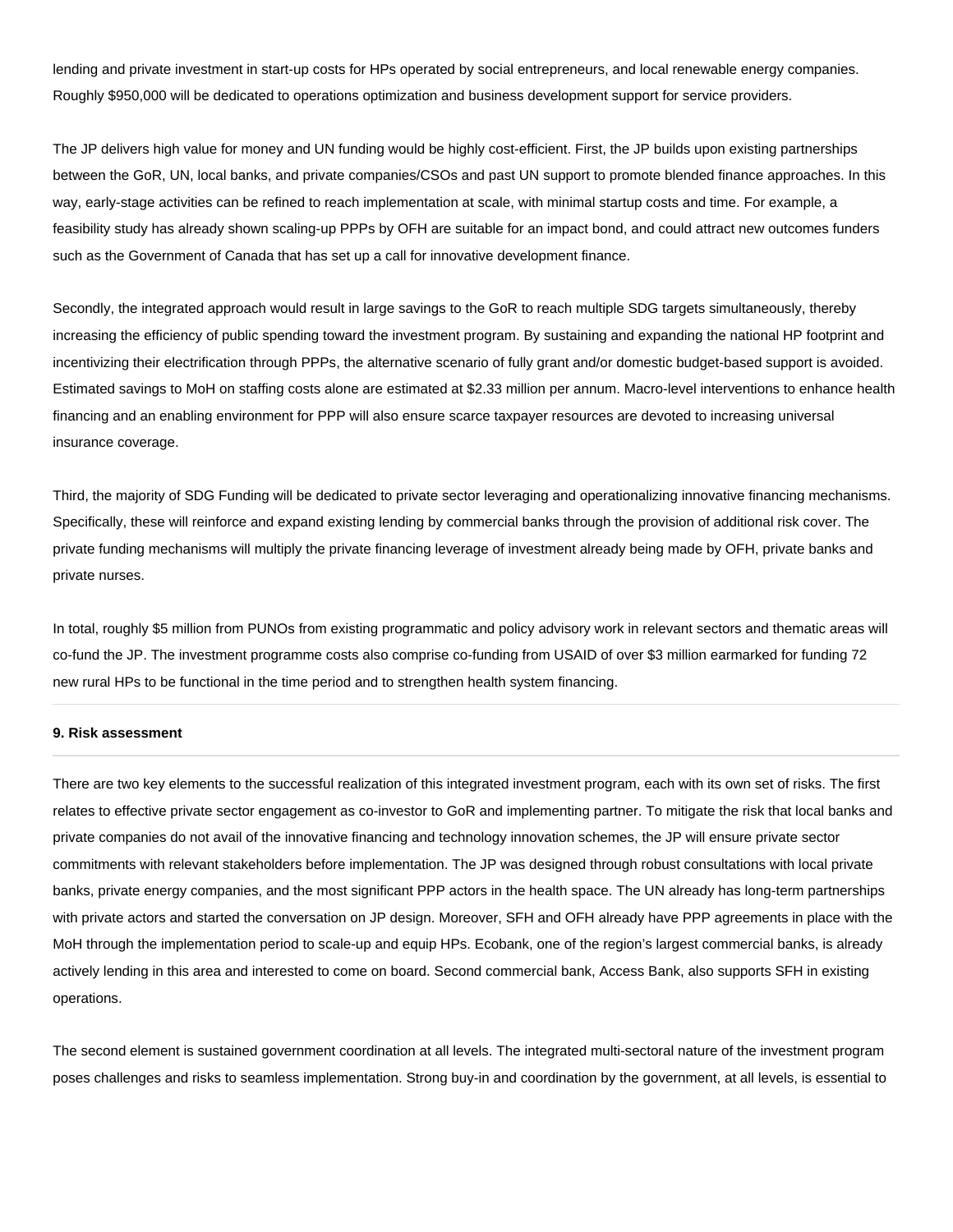ensure rapid delivery of activities and that interventions have lasting impacts.

The long-term cost and benefits of having more financially and environmentally sustainable HPs through PPP models and solarization requires greater understanding at various levels, and GoR leadership to demonstrate the return on investment from more integrated infrastructure and local planning. To mitigate these risks, the JP was designed as a result of robust consultations with all key government stakeholders, in particular the Ministry of Health, RSSB, Ministry of Infrastructure, and Ministry of Finance and Economic Planning to align with nationally defined planning priorities and existing policies. The implementation will follow close engagement with national and district-level government counterparts and build on its results after concluded.

Lastly, the JP will be managed and implemented according to the highest standards of quality and ethics to ensure no significant reputational risk to the UN. Safeguards will be put into place to ensure that UN principles including non-discrimination, gender equality, transparency, accountability and participation, are all followed.

#### **10. Convening the private sector and engaging IFIs/DFIs**

The JP pivots around engagement with local banks and private companies to catalyze investment. An existing financing model will be de-risked to increase local banks' comfort levels to provide credit to private nurses and PPP providers that act as key intermediaries and co-financiers of HPs. A debt instrument provided by Ecobank, one of Rwanda's largest commercial banks, enables start-up loans of approximately \$5,000 to private nurses to be repaid over time at subsidized rates. However, the continuity of this financing is not assured for the entire JP period without additional support.

In addition to core engagement with local banks and private companies, UN agencies and GoR partners will collaborate to crowd in additional banks and Banque Rwandais de Développement (BRD) in the financing approaches. The latter has a mechanism in place to crowd-in local solar companies and maintenance providers under a PPP model for expanding rural electrification; the approach for financing solarization will seek to build upon this.

FInally, the UN has engaged the World Bank in coordination for macro-level reforms to increase the sustainability of the insurance scheme. Following a preliminary information exchange, UN will coordinate on potential TA, including through a new social inclusion operation under appraisal.

#### **11. Leverage and catalytic function**

The comprehensive nature of the JP will unlock new sources of private finances and align them with SDG agenda. The overall leverage ratio is targeted at 1:4, which is high considering that the JP targets social infrastructure serving beneficiaries with limited means, and the huge socio-economic impacts expected. The main sources of funding that SDG Funds would leverage:

(a) GoR expenditure, specifically: future earmarks linked to results targets for expanding HPs and electrification of HPs, assets provided to HPs under PPPs and IFMIS software, and savings of expenditure on staffing and ongoing running costs from electricity. (b) Continued and potential expansion of debt funding to HP start-up capital by Ecobank, to be achieved through a partial credit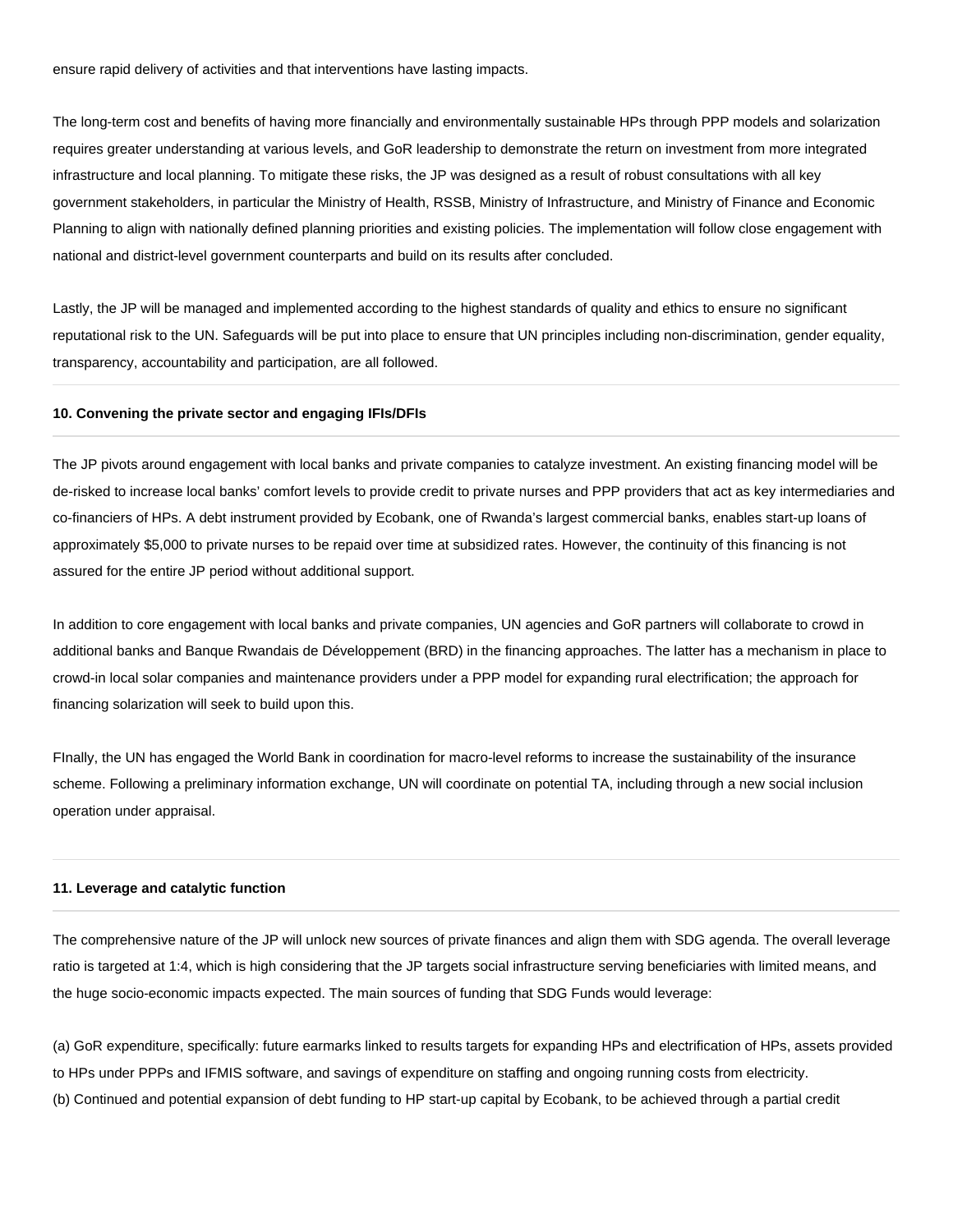guarantee that aims to cover 25% of first losses from non-repayment of loans or subsidized receivables financing mechanism.

(c) Funding from private and CSO partners, including OFH and SFH, and Solar Energy Companies, enabling expanded HP footprint (d) New growth funding from interested social impact investors (e.g. Novartis Foundation) and potential government "outcome funders" (e,g Canada, USA) from the successful market placement of an impact bond.

(e) Private funding from nurses as social entrepreneurs contributing to the sustainability of non-public HPs.

(f) Funding from beneficiaries/households to complement CBHI insurance subsidy, from private nurses and PHSPs toward solarization of their facilities.

Private sector leveraging is estimated at minimum \$20 million, from successful issuance of an SDG impact bond in the amount of \$8 million and \$12 million in new private co-funding from existing partners like OFH and local energy companies as the HP network expands.

The JP will demonstrate the viability of PPP models toward health care provision at the bottom of the pyramid. Similarly, credit subsidization support will be extended to enable solarization of suitable HPs that can be delivered through approved private companies accredited by MININFRA and Rwanda Energy Group demonstrating how to leverage limited public funds through performance-based incentives for private companies for social infrastructure. This will also demonstrate the value-added of a multi-sector approach toward social infrastructure, which can be replicated in other sectors beyond health and energy. Finally, all existing private partners are already operating in other countries (e.g. OFH is active and interested in expanding its business model and Ecobank has a footprint in 35 African countries) and readily able to replicate and scale the models elsewhere. UNHCR can replicate the model in other refugee settings outside Rwanda

#### **12. Technical support and seed funding**

Technical support from experts (TA) is required for four months to further refine the proposed innovative financing mechanisms. For example, the quality of existing financial models for the impact bond will be reviewed and strengthened. A qualified consultant has already been identified and ready to begin work to also include packaging the transaction for the needs of pre-identified appropriate impact and outcomes funders. The impact bond model is also attractive to pre-identified philanthropic partners such as Novartis Foundation, as their up-front investment would be pooled to leverage larger impacts than if they contributed in isolation to PPP service providers. The viability and comparative benefits of a receivables financing facility and partial credit guarantee will also be evaluated in relation to existing commercial lending by Ecobank toward operations of HPs.

Private investment by local energy companies will be crowded in through a results-based payment mechanism or partial capital subsidy. However, additional technical feasibility on the cost-benefit ratio for solarization of rural HPs, and the selection of the most appropriate sites and systems to meet local needs will be conducted. It will take into account factors such as estimated power demand, savings from economies of scale, geographic location and solar radiation, and estimated budget for maintenance costs. For example, a 2019 report on the status of electrification conducted for the national electricity utility estimated the power load for health posts to be 1 kWp, rising to 1.76 kWp over time. The study will also reconfirm the HPs to be targeted for solarization versus grid connection based on criteria of Electrification Plan and expansion plans (currently 120 existing and 280 new assumed).

One validation workshop will be conducted with all relevant stakeholders to share the result of the feasibility assessment. As a result of the workshop, an agreement on the JP content, timeline and milestones will be achieved among stakeholders and further clarity the structure of existing partnership with GoR.